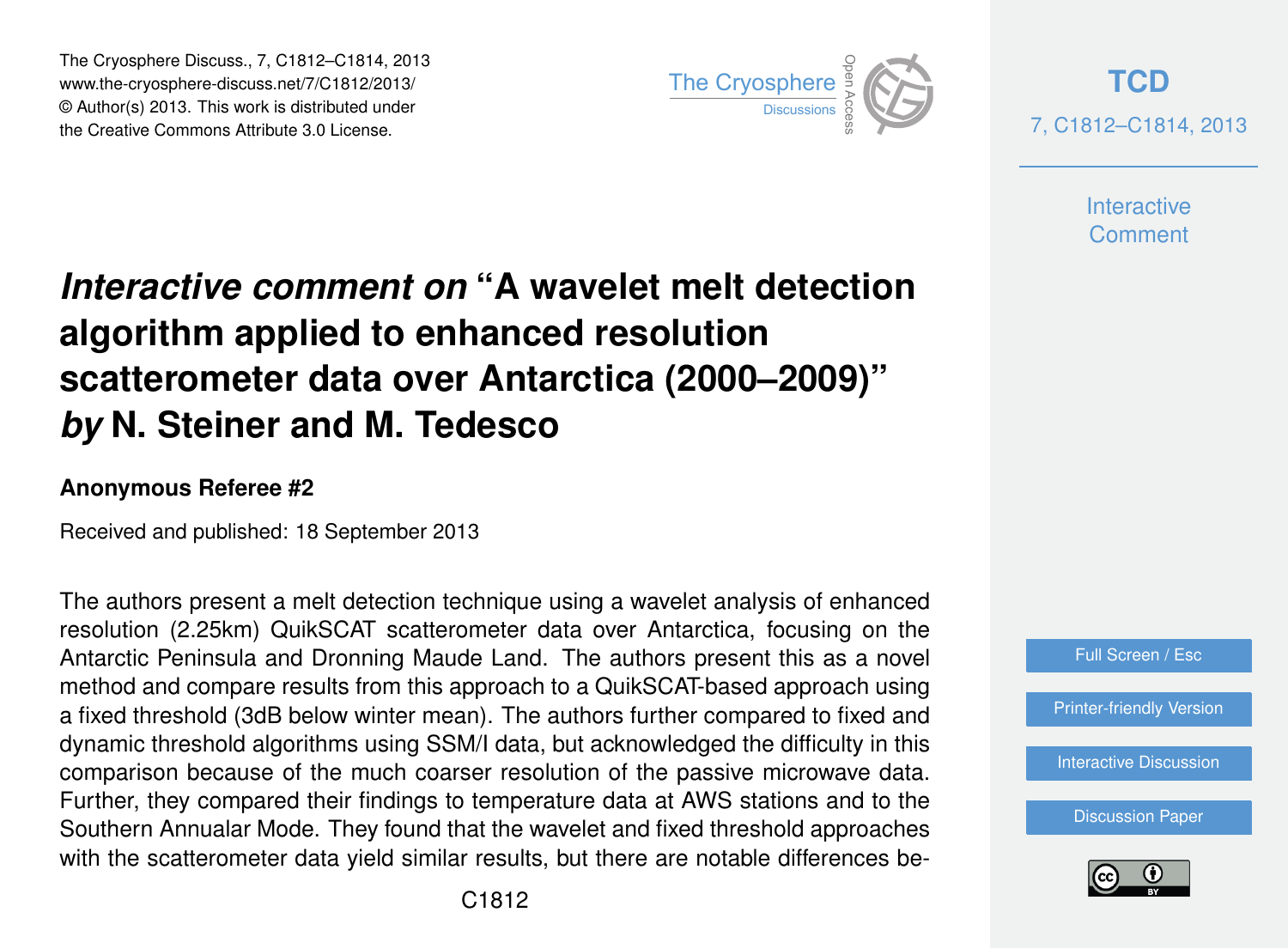cause the wavelet transform is designed to detect the continuous period of the melt season, while the fixed threshold also detects transient events. They also found that the fixed threshold approach better agrees with the AWS stations at all but one site, again largely because of the detection of transient events. The paper is generally well written and presents an interesting new methodology. I am not an expert on the methodology they employed, but it appears to be well explained and appropriate in this context. The topic is relevant to the readership of The Cryosphere.

Below are several points that the authors may wish to consider when revising the manuscript. 1. The discussion of the SAM seems out of place and does not really contribute to the findings. If SAM were linked directly to melt duration or onset, it might be more relevant to the discussion, but that appears quite difficult to accomplish. I recommend that section 4.3 be removed from the manuscript. 2. The authors state that they use no a-prior information, such as statistically based thresholds (p. 2641, l. 20). However, they do use thresholds within the wavelet methodology, such as reducing falsely classified events by creating a minimum threshold for  $W_{\sigma}0$  (p. 2546, l. 8) and changing the minimum scale of WTMML (p. 2546, l. 18). I do no object to their choices, nor do I believe these choices diminish their results. However, these choices may affect the results in the same way that a temporal filter applied to a fixed threshold value affects the results. They may wish to acknowledge the affect of these choices and/or conduct a sensitivity analysis. 3. The authors chose a period of 6 hours of above freezing temperatures of AWS stations to indicate melt. Based on AWS data from Greenland, it appears shorter periods of melt can be detected by satellite, but it depends on the overpass time of the satellite. Perhaps the authors could comment whether the results would change if they used a different duration of  $>0$ C temperatures as a melt criterion for the AWS data. 4. The authors state that fluctuations in backscatter resulting from melt-refreeze events are a "weakness" of threshold methods (p. 2650, l. 29). If the fixed threshold value is correctly interpreting the surface as refrozen, is this really a weakness? Further, why should these transient events be filtered (p. 2653, l. 23) if they are melt events? Later in the manuscript (p. 2652, l. 23), **Interactive Comment** 

Full Screen / Esc

[Printer-friendly Version](http://www.the-cryosphere-discuss.net/7/C1812/2013/tcd-7-C1812-2013-print.pdf)

[Interactive Discussion](http://www.the-cryosphere-discuss.net/7/2635/2013/tcd-7-2635-2013-discussion.html)

[Discussion Paper](http://www.the-cryosphere-discuss.net/7/2635/2013/tcd-7-2635-2013.pdf)